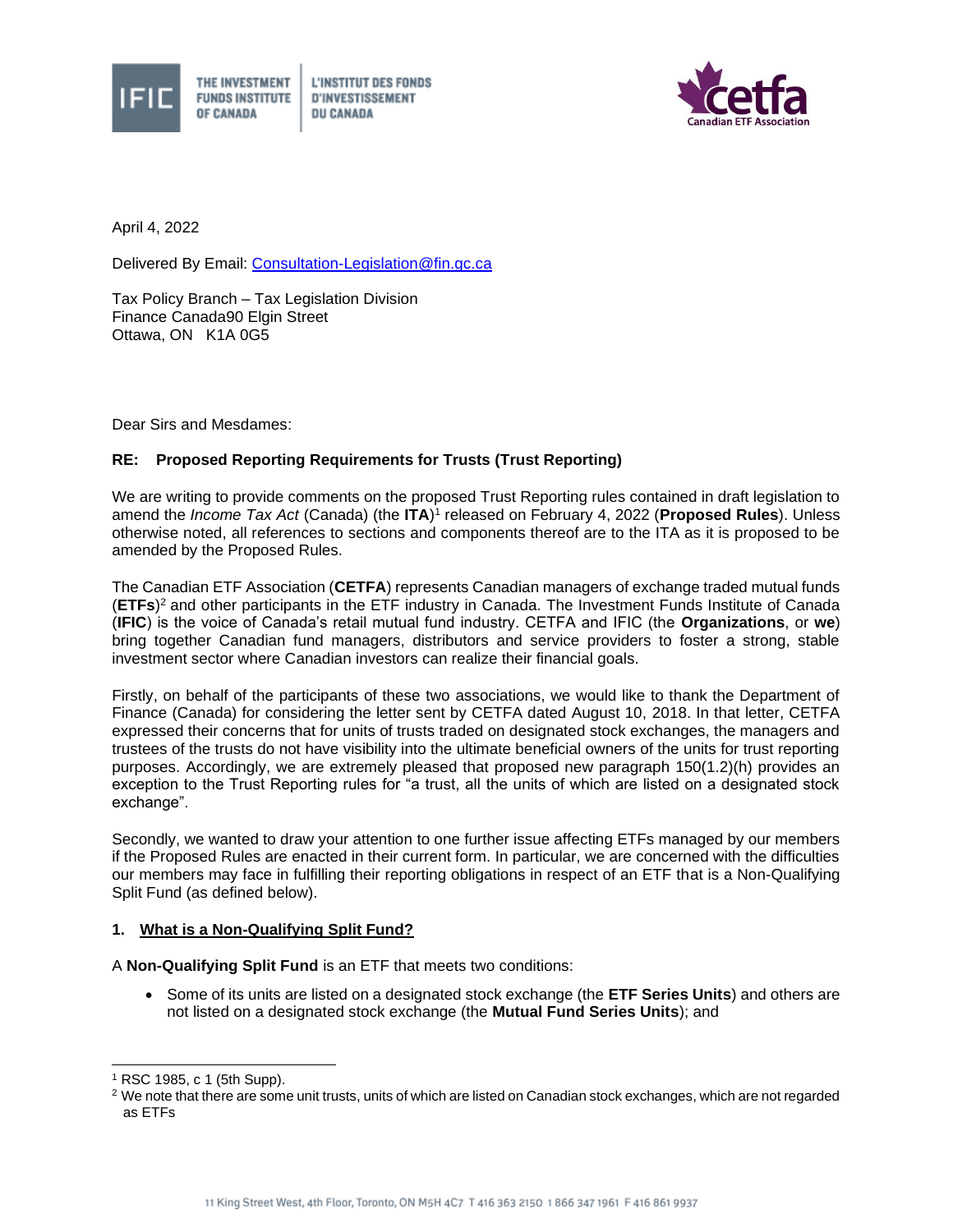• It does *not* qualify as a "mutual fund trust" as defined in subsection 132(6).

With respect to the first condition, most ETFs managed by our members have all of their units listed on a designated stock exchange (the **Pure ETFs**). However, some of our members have funds where units are issued in series and some, but not all, of the fund's series are listed on a designated stock exchange (the **Split ETFs**).

With respect to the second condition, each ETF managed by one of our members is expected and intended to qualify as a "mutual fund trust" as defined in subsection 132(6). However, occasionally, an ETF managed by one of our members (or another publicly-listed unit trust) does not qualify as a mutual fund trust for either of the following reasons:

- When launched, the ETF does not gather a sufficient number of unitholders before the 91<sup>st</sup> day after the end of its first taxation year for the trustee to be able to elect pursuant to subsection 132(6.1); or
- The ETF qualified as a mutual fund trust initially, but has since lost such status because it did not retain a sufficient number of beneficiaries.

Accordingly, a Split ETF that fails to qualify as a mutual fund trust will be a Non-Qualifying Split Fund and will face the issue discussed below.

## **2. The Issue for Non-Qualifying Split Funds**

A Non-Qualifying Split Fund is not exempt from the enhanced trust reporting rules because it cannot take advantage of:

- proposed new paragraph  $150(1.2)(f)$ , because it is does not qualify as a mutual fund trust; or
- proposed new paragraph 150(1.2)(h), because not all of its units are listed on a designated stock exchange.

Accordingly, if the Proposed Rules are enacted in their current form, a Non-Qualifying Split Fund is required to provide information on all of its unitholders in order to fulfil its obligations under the Trust Reporting rules in proposed new section 204.2 of the *Income Tax Regulations* (the **Regulations**) 3 . A Non-Qualifying Split Fund will be able to provide information on the beneficial owners of its Mutual Fund Series Units without much difficulty. **However, for the same reasons (as described below) that apply in respect of Pure ETFs and for which relief has been provided in proposed new paragraph 150(1.2)(h), it is not feasible for a Non-Qualifying Split Fund to determine the beneficial owners of its ETF Series Units.** 

The difficulties in identifying the ultimate beneficial owners of the ETF Series Units is because our members list such units on the Toronto Stock Exchange (the **TSX**) or the Aequitas NEO Exchange (the **NEO**). Trading of the ETF Series Units on the TSX or NEO is processed by CDS Clearing and Depository Services Inc. or its nominee CDS & Co. (collectively, **CDS**). As a result, the ETF Series Units managed by our members are registered in the name of CDS and, in general, our members have no visibility into the beneficiaries of such units beyond CDS.

CDS does not collect, process, or distribute beneficial ownership information respecting the securities deposited with it. We suspect that a trustee reporting that the beneficial owner is CDS would not be providing useful information to the Canada Revenue Agency.

The only way our members would potentially be able to satisfy their reporting obligations with respect to the beneficial owners of a Non-Qualifying Split Fund's ETF Series Units would be to try to rely on third-party service providers (*e.g.,* Broadridge Financial Solutions). These entities can provide ETF managers with

<sup>3</sup> CRC, c 945.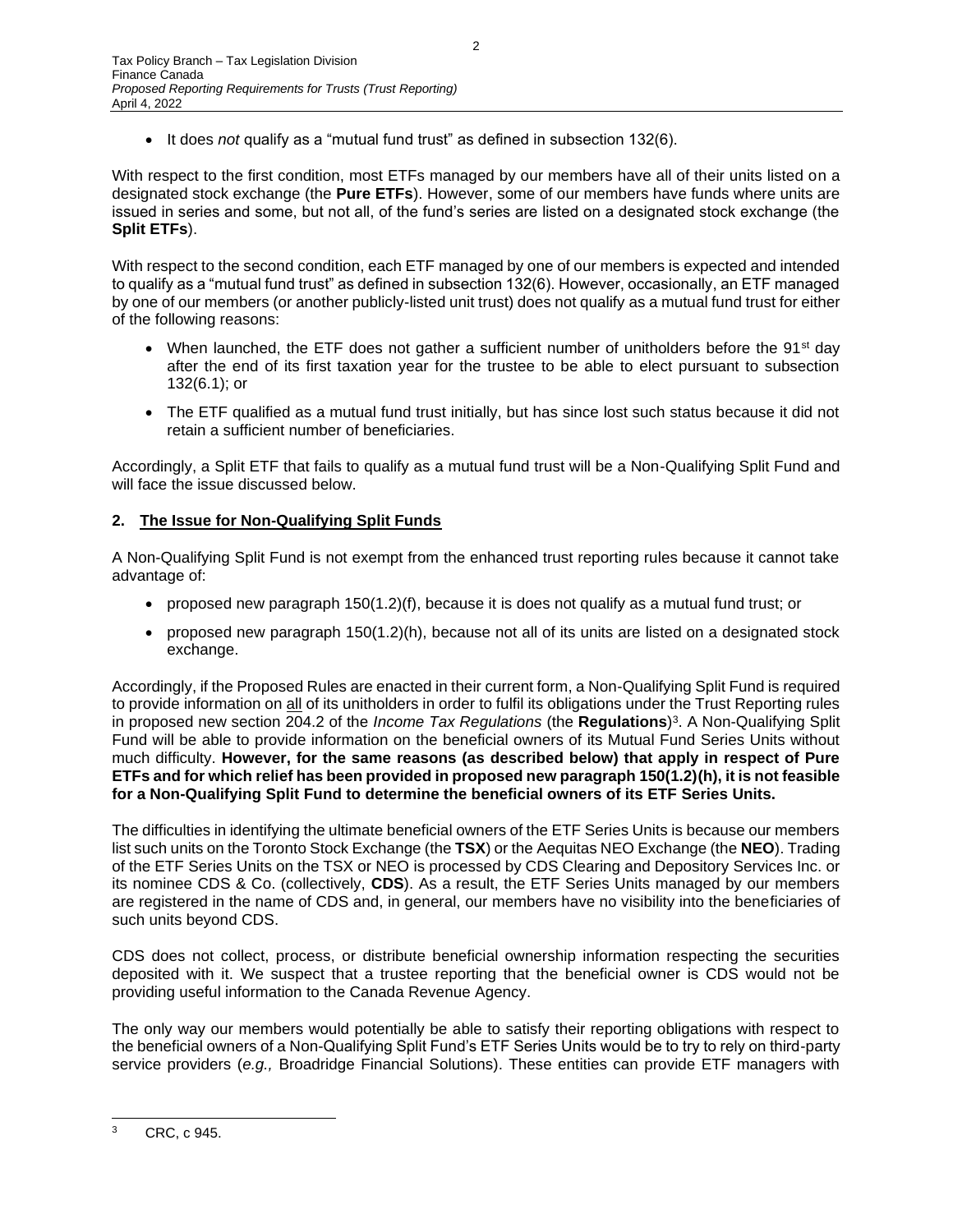some general information about the holdings of the ETF Series Units. However, the information they can provide is insufficient to permit the Non-Qualifying Split Fund to comply with its reporting obligations under the Trust Reporting rules with respect to the ETF Series Units. Third-party service providers can provide estimates of the number of units held by particular brokers, the number of unitholders who each hold not less than one "block of units" and units having an aggregate value of not less than \$500, and the number of units held by beneficial owners resident in each province. However, these third-party service providers *cannot* identify the actual beneficial owners of the units – much less obtain their names, taxpayer identification numbers, *etc.*

## **3. Request**

We respectfully request that the Department of Finance consider exempting a Non-Qualifying Split Fund from the beneficial ownership reporting requirements in respect of its ETF Series Units only (the **Request**). For greater certainty, a Non-Qualifying Split Fund would still be required to do the following despite the Request:

- File an annual income tax and information return as required by proposed new subsection 150(1.2); and
- Provide information on the beneficial owners of its Mutual Fund Series Units as required by proposed new section 204.2 of the Regulations.

For your reference and consideration only, we propose the following amendment to proposed new section 204.2 of the Regulations as an example of how the Request may be accommodated:

- **(1)** For the purposes of subsection 150(1) of the Act, every person having the control of, or receiving income, gains or profits in a fiduciary capacity, or in a capacity analogous to a fiduciary capacity, shall provide information in respect of a trust, unless the trust is subject to one of the exceptions listed in paragraphs 150(1.2)(a) to (o) of the Act, that includes the name, address, date of birth (in the case of an individual other than a trust), jurisdiction of residence and TIN (as defined in subsection 270(1) of the Act) for each person who, in the year,
	- (a) is a trustee, beneficiary (subject to subsection (2) **and (3)**) or settlor (as defined in subsection 17(15) of the Act) of the trust; or
	- (b) has the ability (through the terms of the trust or a related agreement) to exert influence over trustee decisions regarding the appointment of income or capital of the trust.
- **(2)** For the purposes of subsection (1), the requirement in paragraph (1)(a) to provide required information in respect of beneficiaries of a trust in a return is met if
	- (a) the required information is provided in respect of each beneficiary of the trust whose identity is known or ascertainable with reasonable effort by the person making the return at the time of filing the return; and
	- (b) in respect of beneficiaries not described in paragraph (a), the person making the return provides sufficiently detailed information to determine with certainty whether any particular person is a beneficiary of the trust.
- **(3) For the purposes of subsection (1), the requirement in paragraph (1)(a) to provide required information in respect of beneficiaries of a trust in a return is not required for any beneficiaries that have an interest in the trust solely because they acquired units of the trust on a designated stock exchange.**